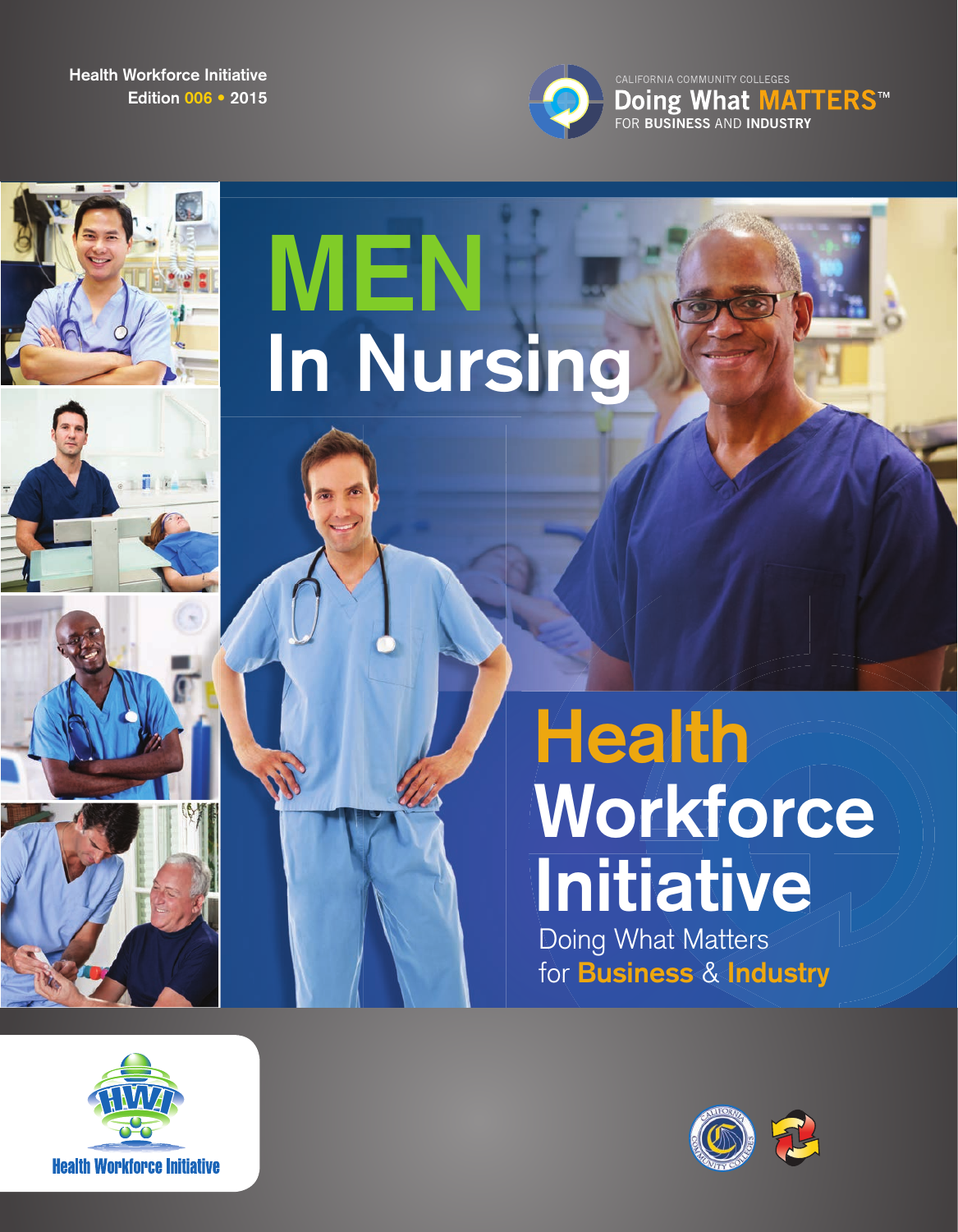

## **MEN In Nursing**

Try to remember how you felt as a fresh-faced 16- or 17-year-old. In between thinking about sports, and other extra curricular activities and believing you knew so much more than your parents, how much consideration did you give to your future career? Looking back, what if you were provided with a workshop that highlighted the nursing profession? Not just explaining it, but pulling back the curtain to show how diverse it can be, how lives are touched and what it means to be a nurse.

That's the experience some California high school students are receiving today, as they take part in Men In Nursing conferences up and down the state. From panels and keynote speakers to focus groups and learning hands-on skills, today's high school student has access to so much more than a generation ago.

And to say they're getting a lot out of the conferences is an understatement. Conference organizers regularly hear post-conference comments like:

**• "I extremely enjoyed this event. It was so informative for someone like me who is considering becoming a registered nurse."**

- **"I am a first semester student and was not well informed about some of the simulation practices. I loved seeing the pros in action and hearing of their success. I hope that I'm a successful nurse in 10 years!"**
- **"This conference got me more interested in nursing as well as giving me more knowledge about turning it into an eye-opening experience."**
- **"This whole experience was something that was completely amazing and seriously fascinating in every form. I found the wound nurse presentation to be, by far, the most fascinating. I really want to do some more research on that field of nursing/ medicine. I look forward to coming back at some point in time."**

This is just a glimpse of how real high school attendees feel when they leave the Men In Nursing conferences. But how they actually were able to attend is a story all in itself.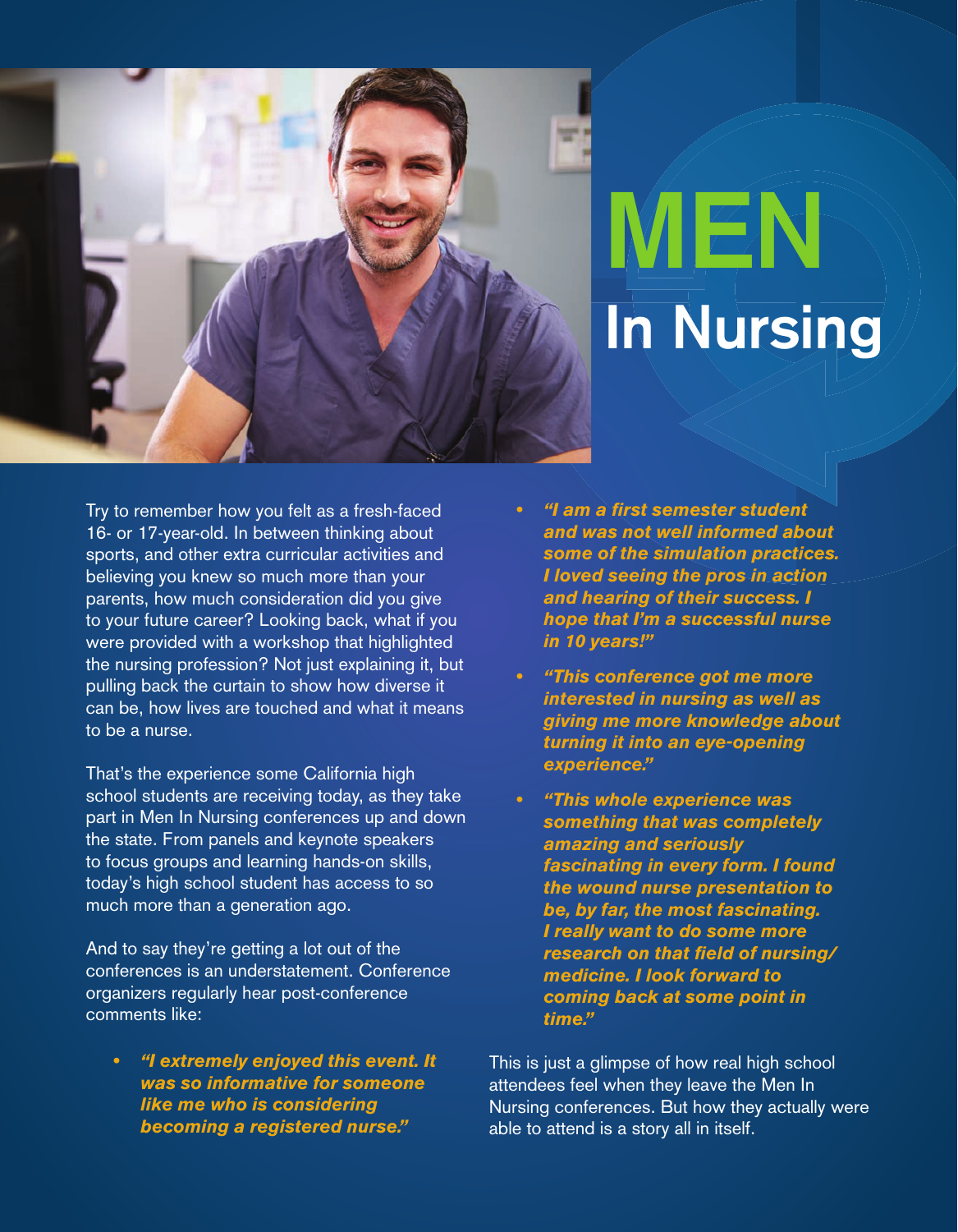Men In Nursing embodies the idea that there's an inequality, and does something about it. Not screaming or picketing or blaming. It's embraces inclusion—and is backed by thousands in the industry.

We don't need a professionally funded study to prove there are far fewer men in the nursing profession—from decorated faculty to new students. But, studies certainly back up the gender gap fact.

In 2011, of the 3.5 million employed nurses, 9 percent were men while 91 percent were women.

According to a February 2013 United States Census Bureau study, there were 3.5 million nurses employed nationwide in 2011, and just 330,000 of them were male—a measly 9 percent. And that's in all areas of nursing, across the board.

So why so many Florence Nightingales and so few Frank Nightingales? And how does the nursing profession attract more men?

That's the idea behind the Men In Nursing initiative: to create awareness of the discrepancy, increase access to mentors and other resources, and boost the overall number of men entering the nursing profession.

### **Conferences**

The East Coast has long hosted Men In Nursing conferences, but traveling cross-country is very costly for West Coasters to regularly attend. Five years ago, The Health Workforce Initiative (HWI), led by Statewide Director Linda Zorn, consulted with John Cordova, Deputy Sector Navigator for South Central Coast Region, to seize the opportunity to run conferences for left coast attendees. He now plans an annual statewide conference every fall. His next conference is scheduled for November 13-14, 2015 at the Wyndam Garden Grove in Garden Grove, California followed by a Community Men's Health Fair on November 15.

HWI's conferences have been so successful that a group of equally passionate and determined women have begun their own local Men In Nursing workshops. Cynthia Harrison (Deputy Sector Navigator for the Bay Area Region), Avante Simmons (Deputy Sector Navigator for Inland Empire Region) and Ann Durham (Deputy Sector Navigator for the San Diego/Imperial Region) each hold workshops in their respective regions.

The growth and success of the Men In Nursing conferences are a testament to the camaraderie nurses (men and women alike) experience when working the floor. Very few experiences create bonds as they do in the emergency room, operating room or delivery room, for example. And these connections continue outside the hospital walls and into the conference rooms, thanks to the passion of caring nurses.

You'll find Nursing Professionals, both men and women (mostly men) at a typical Men In Nursing conference, as well as Healthcare and Nursing Educators sitting side by side with current students. High school students were recently added to the mix, creating an exciting dynamic and engagement like never before.

*"We wanted the high school students to look at every possible career path or specialty area within nursing, because traditionally they thought it was just at the bedside in a hospital," said Cordova. "They have access to a broader range of professionals in specialty areas that pique the male students' interest into entering the profession."*

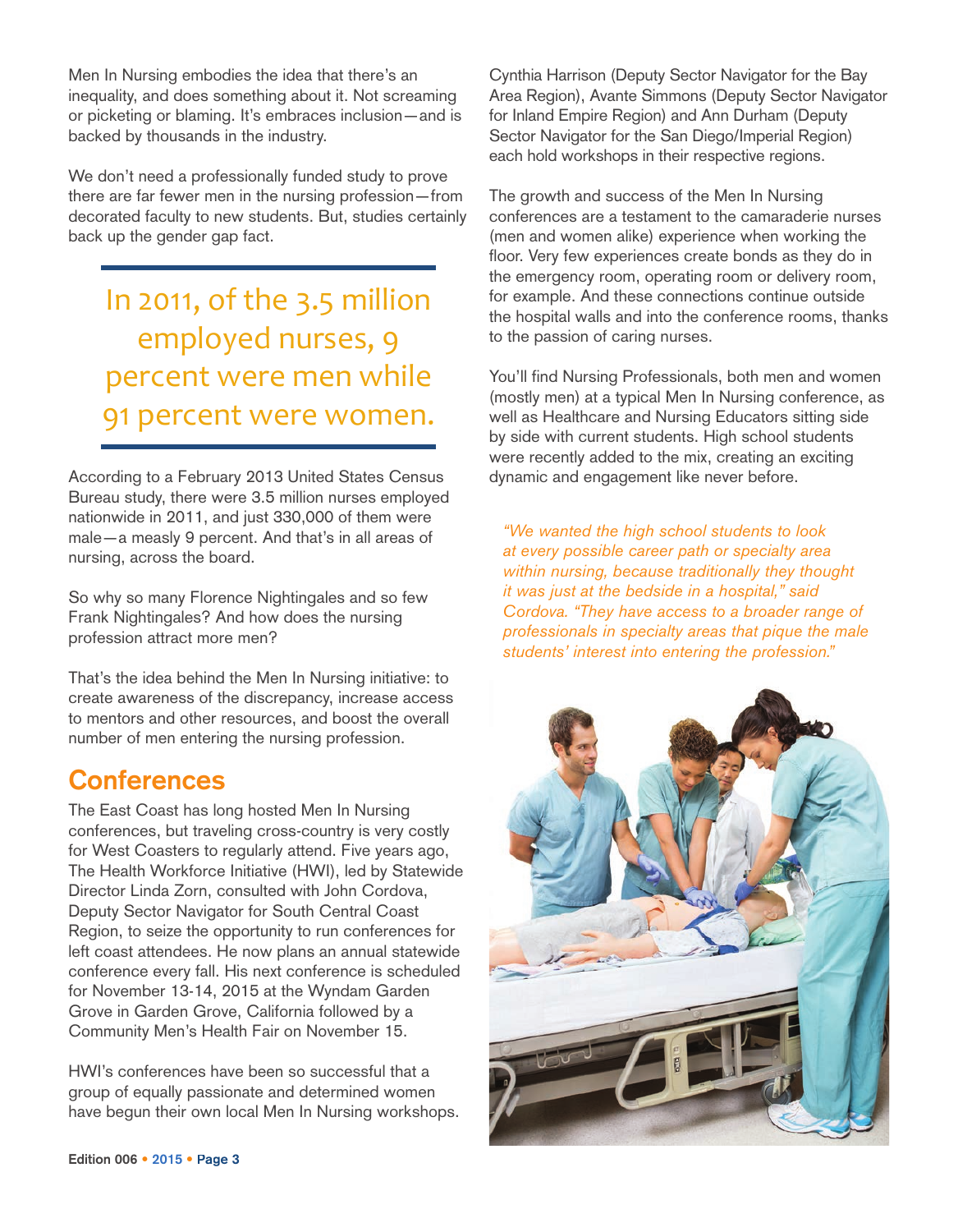# **Success**

According to a recent study published in the Journal of the American Medical Association, he average 2013 salary for male nurses was about \$70,000, versus about \$60,000 for women.

OK, so the Men In Nursing initiative has been successful, and more men at all levels and ages have been empowered to enter nursing. So that's a win, right? But why all the fuss that men are so heavily outnumbered? Simmons feels it's about fostering caring and the human connection characteristics certainly not immune to men. The more caring in a hospital environment, the better the patient care. And isn't that goal universal in health care?

"Some people believe women are more caring, tender or compassionate, so therefore would make better nurses than men," she says. "I say caring isn't gender biased or emasculating to men."

And this is also where stigma enters the equation. Men in (or trying to break into) the traditionally female-led nursing profession face multiple stigma, including that it's not a traditional or lucrative career path for men, and if you're a male you should be a doctor.

#### **Oh, where to begin debunking?**



While a nursing career may currently be considered non-traditional for men, the tide is turning. A 2011 American Community Study revealed that just 2.7

percent of the nation's registered nurses in 1970 were male. By 2011, that number had more than tripled to 9.6 percent.

Since nursing is about human connection, Simmons notes, some male patients may in fact prefer someone of the same gender-so the influx of male nursing graduates is certainly welcomed.



How about pay? Despite being outnumbered by female nurses 9-to-1 on the floor, male nurses actually took home larger paychecks than female nurses. According to a recent study published in the Journal of the American Medical Association, the average 2013 salary for male nurses was about \$70,000, versus about \$60,000 for women. The biggest pay gap by position -- about \$17,300 -- was for nurse anesthetists; the smallest -- nearly \$4,000 -- was for middle-management nurses.

Muench U, Sindelar J, Busch SH, Buerhaus PI. Salary Differences Between Male and Female Registered Nurses in the United States. JAMA. 2015 Mar 24; 313(12):1265-1267.

**Women who were full-time nurses earned 91 cents for every dollar a male nurse earned. Men out earn women when in identical nursing occupations.**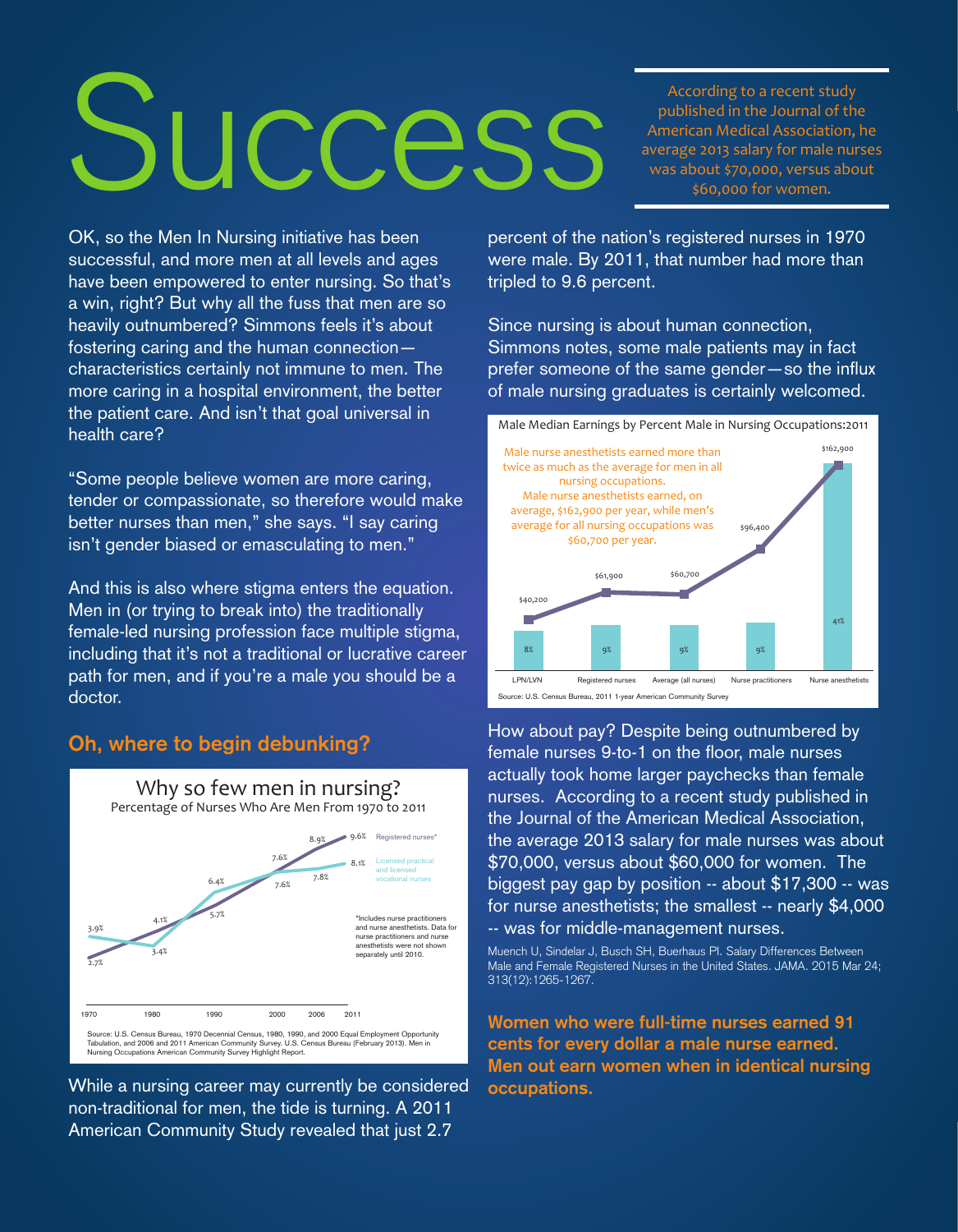Another road the Men In Nursing initiative is on its way to paving is how things are done before nurses earn their paychecks. While colleges and universities with nursing programs are doing their part to educate their students, many up to this point fall woefully short in supporting an on-campus arm of the Men In Nursing initiative.

"Chapter development is a challenge because chapters are established at the college level. If it's run as a college club, you're limited to the college's 'club' staff, in addition to what you have to do for the chapter," said Cordova. "That also limits you, because if you're not a student at that college, you can't be part of that chapter, because it's only a college club."

To promote longevity at the college level, the Men In Nursing initiative must be built into the school's DNA. For example, if a school chapter is established and the students run it then graduate without anyone to care for it, it will very easily (and quickly) die on the vine.

#### **This is where your brothers and sisters in the Men In Nursing initiative have truly excelled.**

While we know nursing is a fast-paced, demanding profession oftentimes with little wiggle room, it can also make a new student crumble. The critical one-on-one connection between working nurse and student (and future student) is made right there at the conferences. Those who run the conference inform and inspire with real-life stories, and have made inroads to change something many nursing campuses fail to do because they're not built that way. These conferences are open forums, where men are encouraged to speak candidly about their unique nursing school experiences—unique in the sense that they're in an environment that's long been dominated by women and is now taught by older women.

| <b>FACULTY GENDER</b> |           |
|-----------------------|-----------|
| Gender                | % Faculty |
| Men                   | 11.2%     |
| Women                 | 88.8%     |
| Number of faculty     | 4,058     |

**According to data from the 2012-2013 BRN Annual School Report, California schools boast more than 4,000 nursing faculty members, and only 11.2 percent were male.** 

In theory, if you're one of the few men in a nursing program in California, you have roughly a 1-in-10 shot of having a male instructor while you're in school—or never at all. So, it's rare that a male-instructor-and-malestudent mentorship ever develops.

"Most nursing students are so intimidated by their clinical instructor, they're afraid that if they say anything, their semester will be made more difficult," he said. "But there's a way to talk to your clinical instructor that the men need to learn."

Another challenge addressed at the conferences is the classic difference in styles of communication between men and women peers—the whole Mars and Venus thing.

"When a male nurse speaks to a female nurse, we don't speak the same language," says Harrison, recalling the topic was broached at her second conference. "The girl has to talk about what she's done and the new pair of shoes she got, whereas the guy wants to cut to the chase, tell him what's wrong with the patient and then get out. You don't have that preamble."

Chances are, if that topic hadn't been brought up, nothing would have been said and that cumbersome dynamic would have continued. And out of that disclosure, Harrison and her panel developed a few new teaching strategies to become universal.

Additionally, a conference focus group identified that, despite completing their prerequisites just to get into the program, male students were dropping out at an alarmingly high clip during their first semester—and women were not. The reason? Working under a Wellness Model, the first nursing class that young men took was Labor and Delivery, which "can be a hard bridge for men to cross right away," Harrison said.

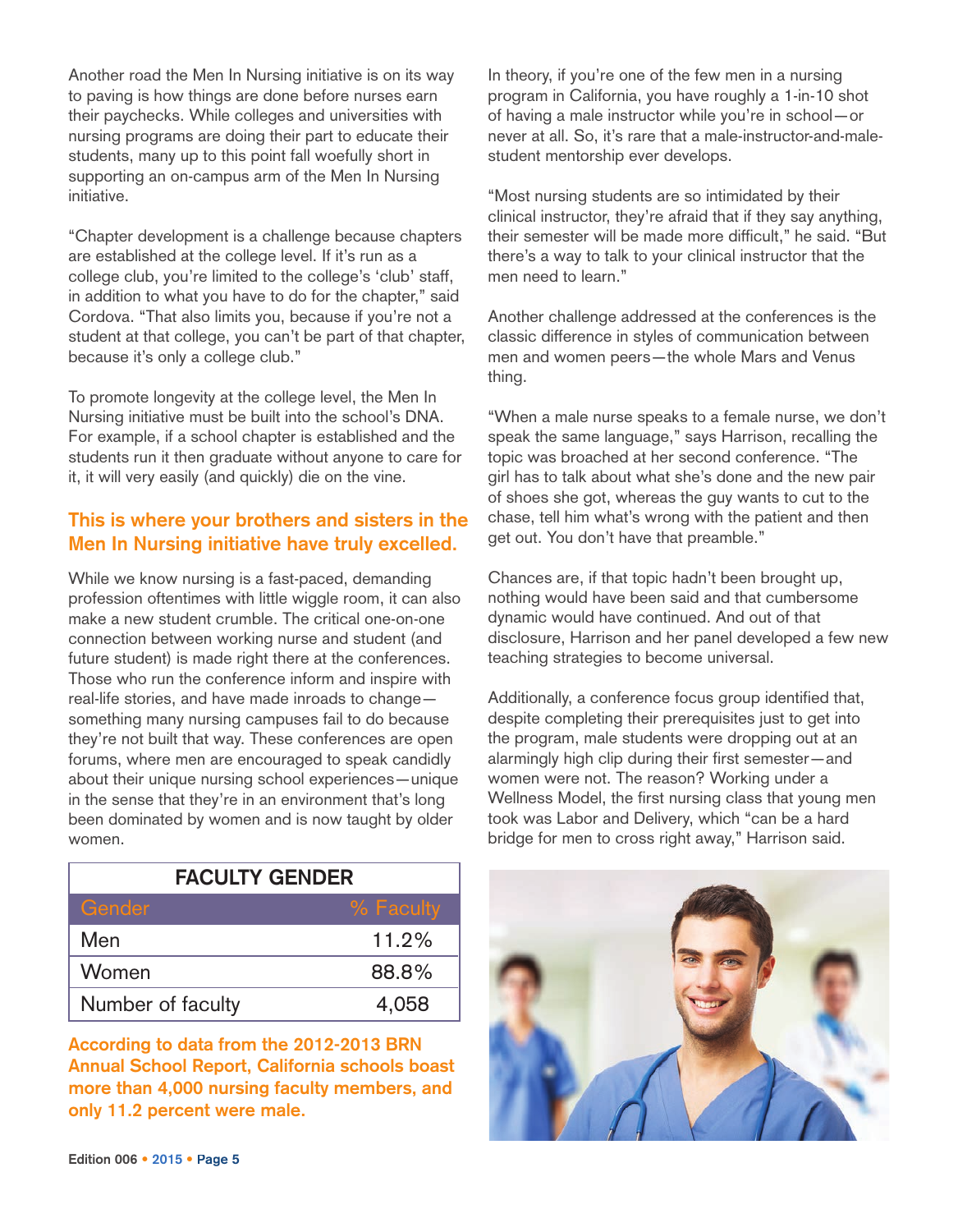# the Future



"Faculty hadn't heard these issues before, because, of course, students and faculty don't often have the opportunity to talk about certain issues," Simmons said, underscoring the idea that conferences are open forums for everyone. The program has since been revised, resulting in a notably higher retention rate among male students. And you can make a case that the Men In Nursing initiative is responsible for a large part of that retention.

Men who have benefitted from Men In Nursing (and even those who haven't, but support it) and then entered the workforce tend to maintain communication. One of the initiative's strengths is the mentor factor—as more men experience the conferences and move on, they return with a "if I can do it, you can do it" mantra.

And it's that mindset that's encouraging more men to consider nursing: identifying role models, becoming empowered and not intimidated, and

growing confident enough to speak up when you notice an area for improvement.

"I tell students that a nurse is a nurse is a nurse. I'm not a male nurse, and she isn't a female nurse," said Cordova. "We're both nurses, and we're both trained to do the same thing."

And according to the 2012-2013 BRN Annual School Report, over 11,200 students completed the nursing program in 2012-13, and 17.9 percent were male. And of the nearly 13,000 students who enrolled in nursing programs during that same time frame, 19.9 percent were male—more than double the percentage of employed male nurses nationwide in 2011.

It's reasonable to assume that it could be a while before the full benefits of the Men In Nursing initiative are clear. For the time being though, engaging change, seeing mentors and faculty return regularly to contribute, and increasing enrollment every year are healthy indicators it's on the right track.

So, what does the future of the Men In Nursing conferences look like? Bigger. Much bigger. And with more working male nurses making themselves available as mentors and providing much-needed tools and wisdom to the next generation of nurses, the future looks bright for the Men In Nursing initiative, as does the nursing industry in general.

**If you'd like to participate or contribute to the conference or workshops hosted by the Health Workforce Initiative, please contact Linda Zorn, Statewide Director/Sector Navigator at ZornLi@ butte.edu.**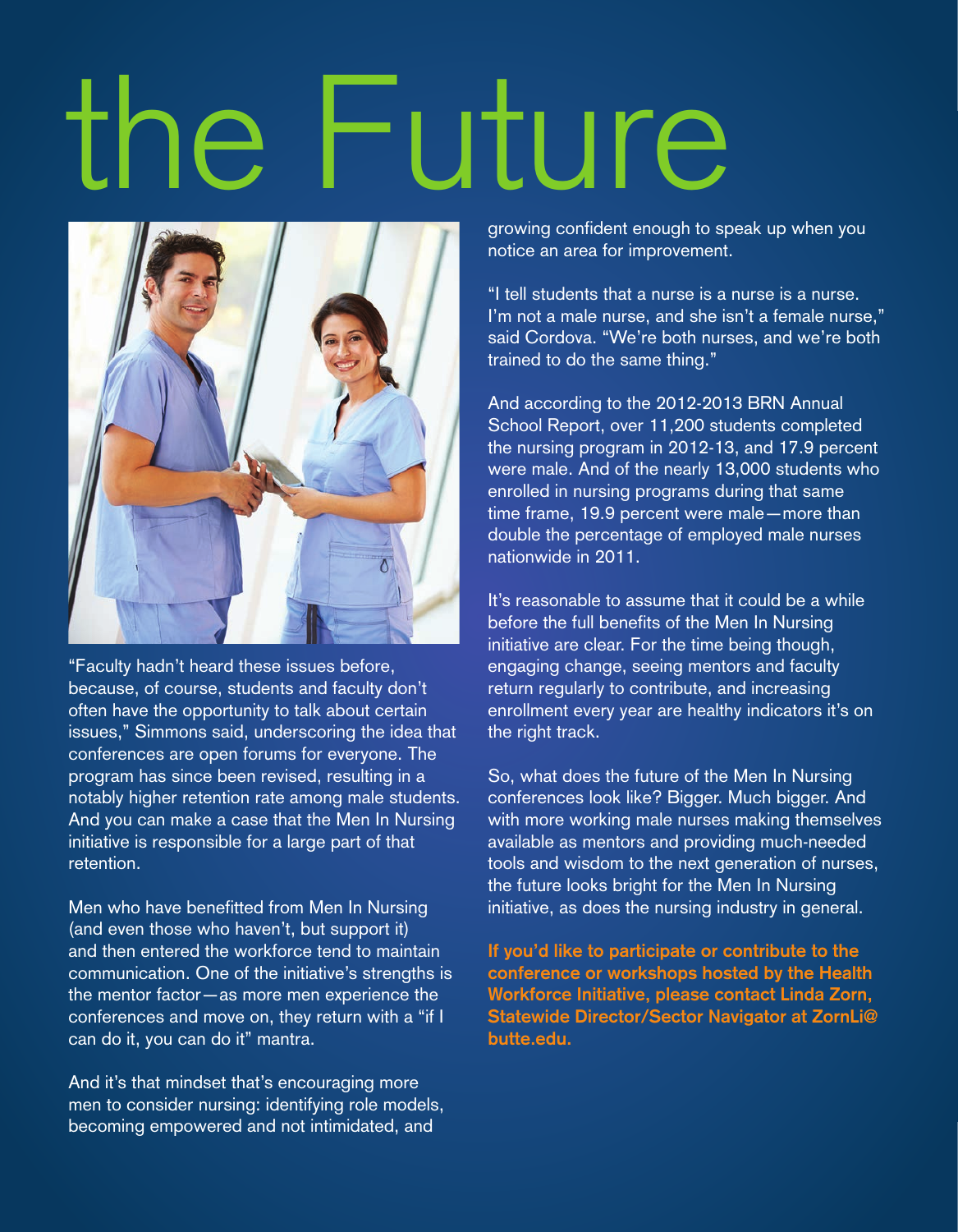### "Strong Minds, Healing Hands, and Compassionate Hearts"

## CONFERENCE 2015 **MEN In Nursing**

Think like a man, heal with your hands and care with your heart...



- **Garden Grove, California November 13 & 14, 2015**
- **Community Health Fair November 15**

**For registration information: SoCalAAMIN.org**



**The College of the Canyons was awarded funding from the Office of Statewide Health Planning and Development Health Careers Training Program (HCTP) for the Men in Nursing Conference. The \$11,999 award will be used to help support high school students to attend the Fall 2015 Men in Nursing Conference with mentors to guide them through the first day of the event.**